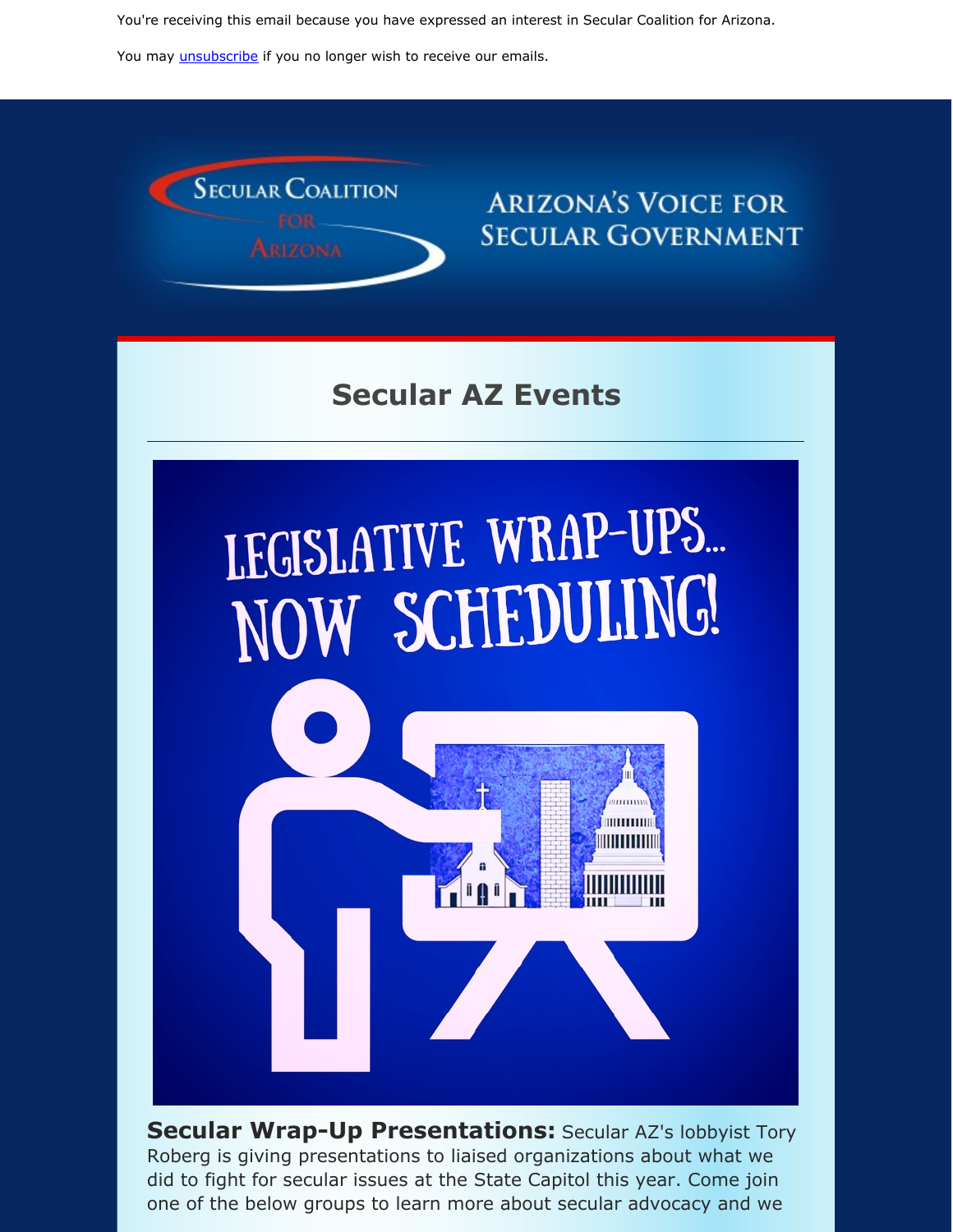can do together to strengthen our movement at the Legislature.

Sept. 7th, 9:30 AM Phoenix [Atheists](https://www.meetup.com/phoenix-atheists/) Meetup Group - AJ's Fine Foods at 7131 W Ray Rd, Chandler, AZ, 85226

Sept. 21st, 2:00 PM Secular [Humanist](https://secularhumanistjewishcircle.org/) Jewish Circle Himmel Park Library, 1035 N Treat Ave. Tucson, AZ 85716

> Sept. 22nd, 10:00 AM [Humanist](https://hsgp.org) Society of Greater Phoenix 627 W. Rio Salado Parkway Mesa, AZ 85201

**Want us to come speak to your group about separation of church and state?** We're scheduling talks for secular, grassroots, and political groups of all kinds through the rest of the year. **[Email](mailto:eric@fortitudeaz.com)** for more info.



**Get starstruck:** Several lawmakers have RSVPed for our Happy Hours with the Stars. Will you join them? You still have two weeks left to register. Our Tucson event will take place Sept. 24th, and Tempe on Sept. 26th. Register and get more info [here](https://secularaz.org/product/happy-hour-with-the-stars-tickets/).

A big thank you to our event hosts so far: Mike Franklin, Jerry Karches, Elaine Bosman, Don Lacey, Jennifer White, Zenaido Quintana, and Tory Roberg/Fortitude AZ!

**Dawkins in Mesa:** Center for Inquiry is bringing author and evolutionary biologist Richard Dawkins along with actress/activist Amber Heard to Mesa to discuss science, secularism, current events and more! This enlightening 90 minutes will feature an audience Q&A and wrap up with a book signing. Tickets available [here](https://www.mesaartscenter.com/index.php/shows/other-presenters/an-evening-with-richard-dawkins-and-amber-heard).

**An evening with Seth and Matt:** Seth Andrews (of the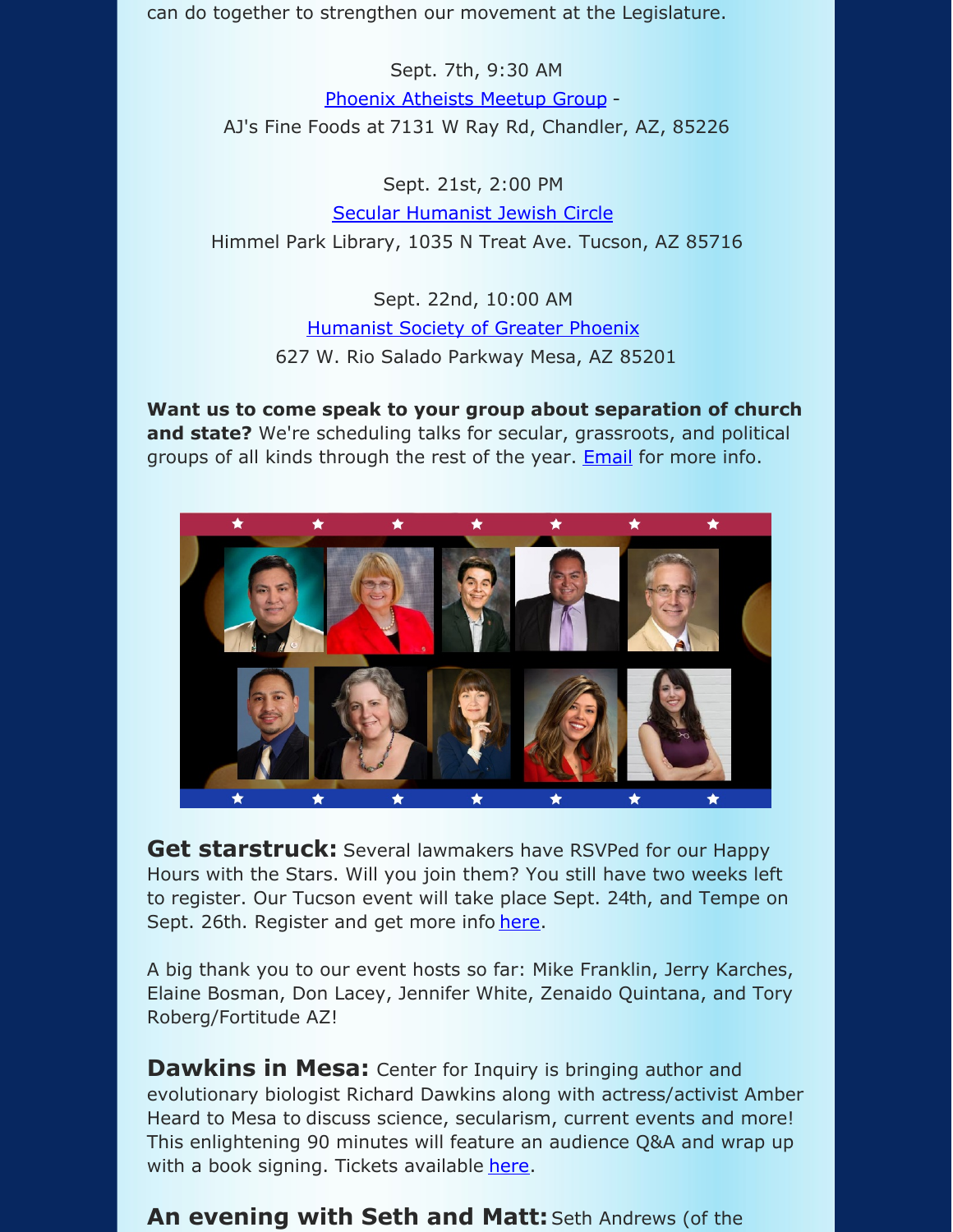Thinking Atheist podcast) and Matt Dillahunty (atheist activist/author/radio host) are teaming up for a one-night event hosted by the Humanist Society of Greater Phoenix. Join them for a fun evening of conversation, book signing, and networking by registering [here](https://hsgp.org/civicrm?page=CiviCRM&q=civicrm%2Fevent%2Fregister&id=3170&reset=1&fbclid=IwAR2xIe4Ft9EoV1iygTmmGxtXFM4E3xEo2CLNVu1zLXBRqgWjokNq-Cr-Kqc).

#### **Statewide Secular News**



**Sex ed in Tucson:** The Tucson Unified School District (TUSD) has been making news for its discussion of a proposed Family Life [Curriculum.](http://curriculum.tusd1.org/Subjects/Family-Life-Curriculum) The lesson plan teaches younger children social-emotional learning, puberty, basic reproductive anatomy, hygiene and personal safety. For grades 7-12, it teaches topics such as how to evaluate relationships, peer pressure, and the influence of media. It honestly addresses the topics of contraception, pregnancy, parenting, adoption, elective abortion, sexually transmitted infections, and personal safety from sexual harm.

The curriculum is receiving fierce debate. It instigated a walk-out staged by 200 curriculum supporters who protested anti-LGBTQI+ comments at a TUSD public hearing. The faith-based Protect Arizona's Children Coalition has stirred up opposition to the curriculum, claiming it teaches "harmful gender ideologies" and claiming falsely (via a highlyproduced video) that the curriculum was written by Planned Parenthood. (A myth debunked by the [Tucson](https://tucson.com/news/local/tusd-forums-on-sex-ed-curriculum-lay-out-divisions-unsettle/article_faa043dd-7e59-5092-a0c1-3001ead8de98.html?fbclid=IwAR3lAwgm_Ab6URTJOekvytgAM6Hqd9APHfyN7-rgeCq09F5wyAY0bvwU6DQ#tracking-source=home-top-story-2) Daily Star.)

We are encouraging Tucson-area supporters to write the TUSD Governing Board in support of the curriculum. **Click [here](https://p2a.co/KjKPMef) to quickly use our action alert system, or email them directly at [governingboard@tusd1.org](mailto:governingboard@tusd1.org).**

**Justice against religious abuse of power:** A federal appeals court has upheld an earlier ruling, finding that officials of